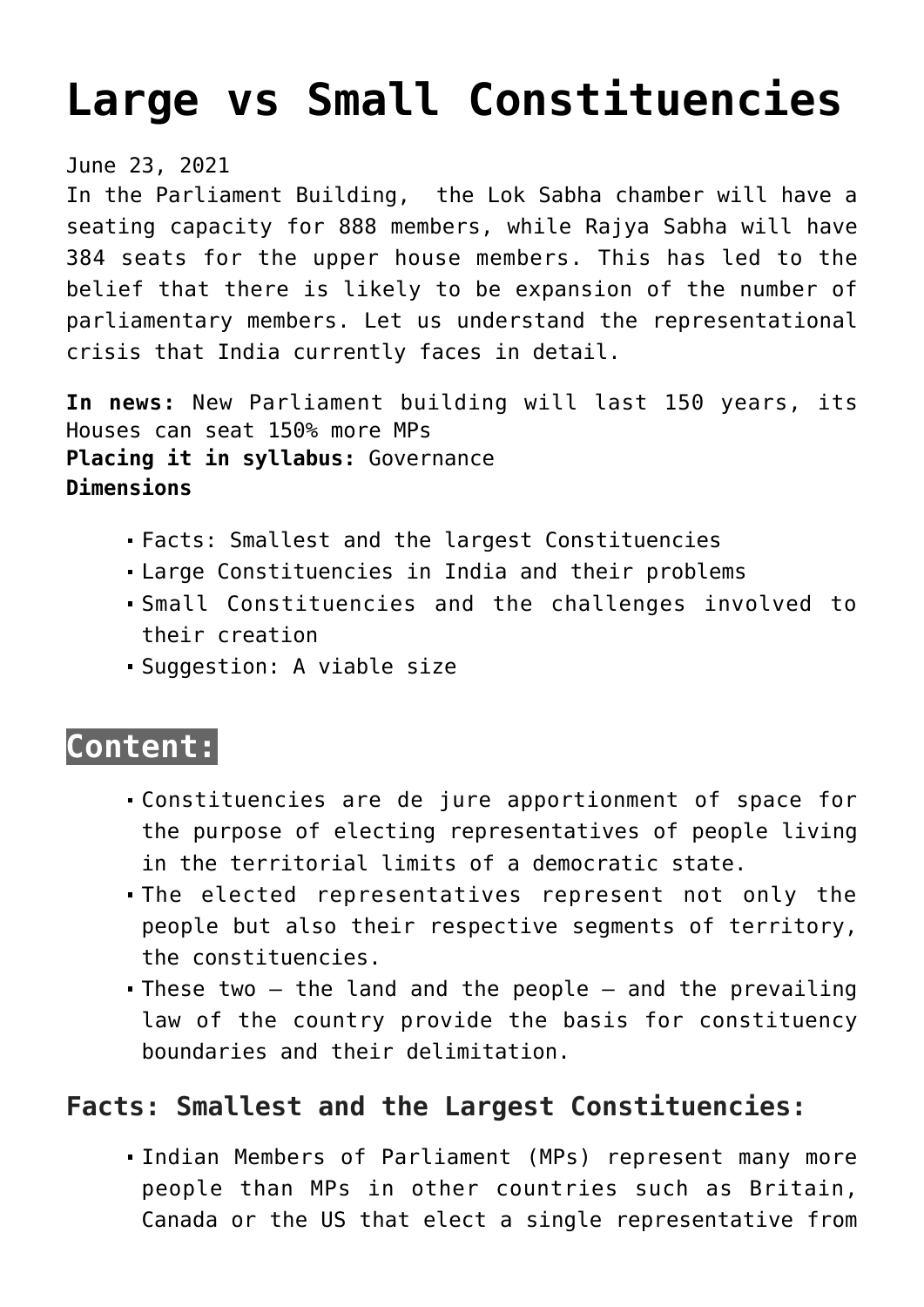each geographically determined constituency.

- the size of the PCs has grown dramatically over time. In 1971, the average PC had more than 5,00,000 electors, which rose to 7,39,600 in the 1984 elections.
- On average, an Indian parliamentarian today represents constituencies with more than 1.5 million or 15 lakh eligible voters, or close to 2.5 million or 25 lakh citizens.
- This is more than the population of over 50 countries across the world and almost four times the number of citizens a Member of Parliament represented in the first Indian election in 1952.
- As of 2014, **Malkajgiri Constituency in Telangana** is the **largest Lok Sabha constituency** by number of more than 31 lakh electors.
- On the other hand, the parliamentary constituency (PC) of **Lakshadweep** is the **smallest Lok Sabha Constituency** with less than 50,000 eligible voters

In Canada, each MP represents about 97,000 eligible voters whereas a British MP is accountable to approximately 72,000 voters.

Each member of the House of Representatives in the United States has to win a plurality in constituencies with an average of about 5.8 lakh electors, which is about a third of the size of the average parliamentary constituency in India.

## **Large Constituencies in India and their problems:**

- In 1952, most MPs represented a somewhat equal number of people (about 4.32 lakh eligible voters).
- Since then, not only has the size of the electorate increased for all constituencies, but there is also greater variation in the number of voters each MP represents.
- The sheer size of the electorate that each MP is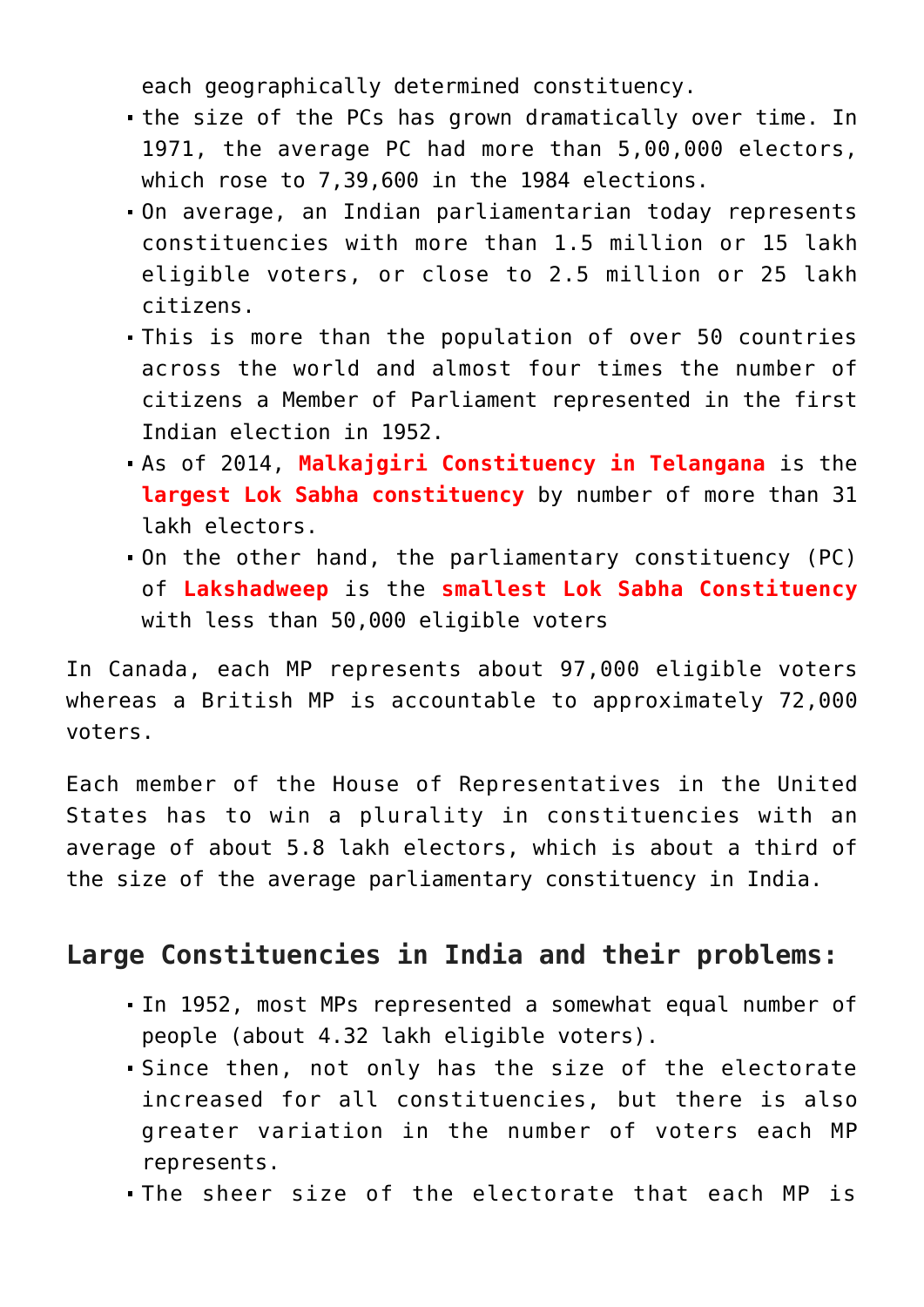supposed to represent may be seriously **undermining representative democracy** in India.

## *Hinders effectively reach out to voters:*

- For instance, it would anyway be very difficult for a candidate running for Lok Sabha elections to reach out to as many as 15 lakh voters.
- Managing to do so during the very short official campaign period is even harder.
- If candidates are unable to effectively reach out to voters and educate them about themselves and their campaigns, it impairs the ability of the voters to make informed decisions about who should represent them.

### *Ineffective representation of voters' interests:*

- Once elected, no Member of Parliament can effectively represent the interests of so many people.
- If candidates cannot reach out to enough voters, and elected MPs cannot really represent the interests of enough people in their constituencies, then elections may become less about hearing the voices of the voters and addressing the issues they care most about.

*Low voter turnout:*

This **representation crisis** might be the reason why turnout in general elections in India is lower than state and local elections.

## **Small Constituencies and the challenges involved to their creation:**

In such a scenario, creating small constituencies would serve us better. However, there are certain challenges to be overcome.

### *Need for Constitution Amendment:*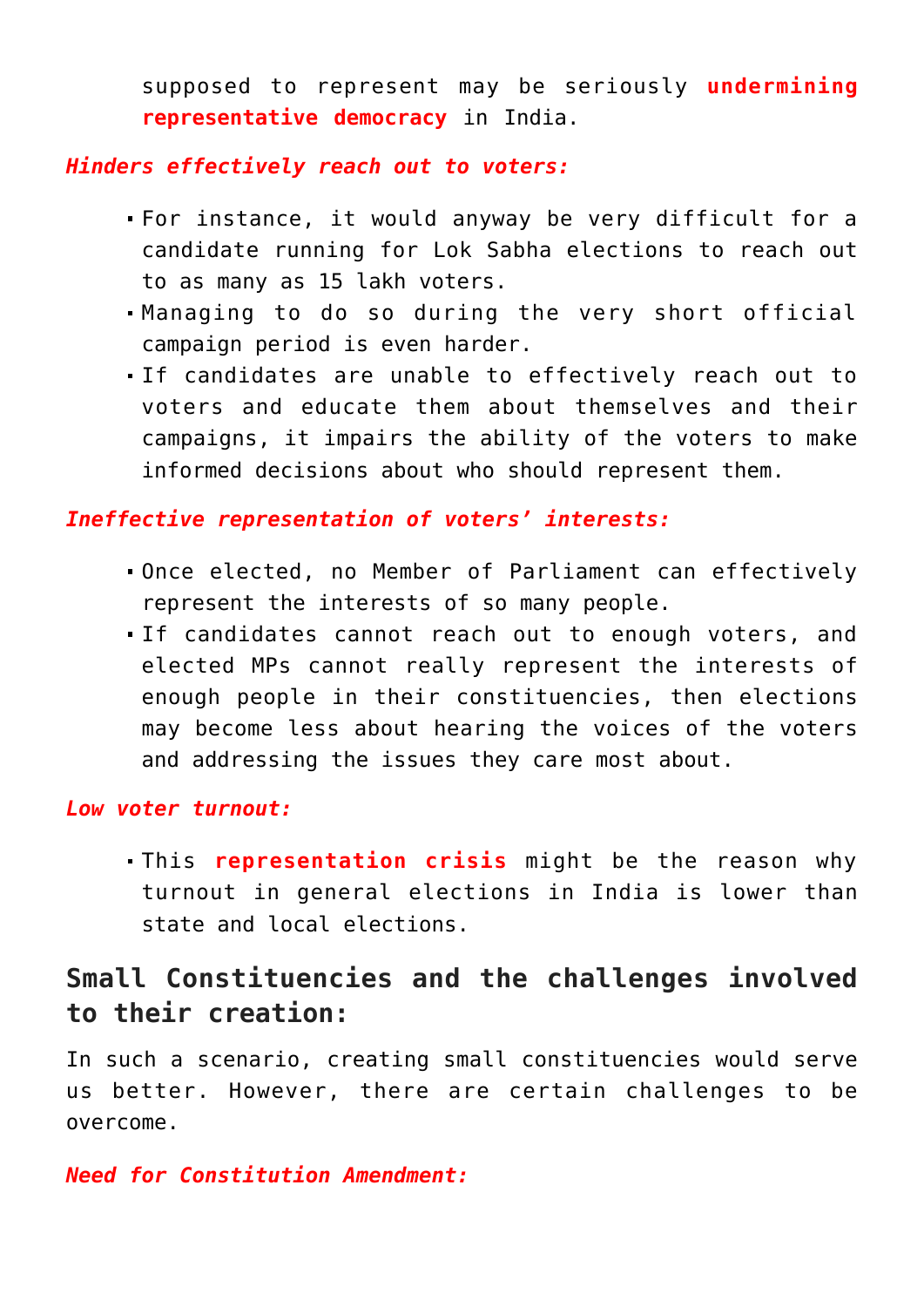- The Indian Constitution permits a maximum of 552 Lok Sabha MPs.
- But the state-wise allocation of seats was supposed to be adjusted every 10 years based on population changes, in such a way that each Member of Parliament would represent roughly an equal number of people, not counting Union Territories or particularly small states.
- Increasing the number of Lok Sabha and Rajya Sabha Seats would need a comprehensive Constitutional Amendment.

#### *Overcoming North – South Disparities and Malapportionment:*

- Proportional representation is enshrined in India's constitution, which governs the allocation of seats in the lower house of parliament, the Lok Sabha (or "House of the People")
- **Article 81** of the Indian Constitution requires that each state receive Lok Sabha seats in proportion to its population and allocate those seats to constituencies of roughly equal size.
- To divide these seats proportionally, **Article 82** of the constitution calls for the reallocation of seats after every census based on updated population figures.
- Since the 1970s, the difference in the successful adoption of population control measures has brought huge population changes in Northern and Southern States. Indian states have grown at drastically different rates over the past 40 years, a product of disparate – albeit slowly converging – fertility rates
- Due to the considerably lower rate of growth of population in the southern states, their representation is likely to go down, while that of the northern states will go up considerably.
- This unequal position is unlikely to be acceptable to the southern states and might lead to yet another northsouth confrontation

#### *Lack of studies on the effects of previous delimitation:*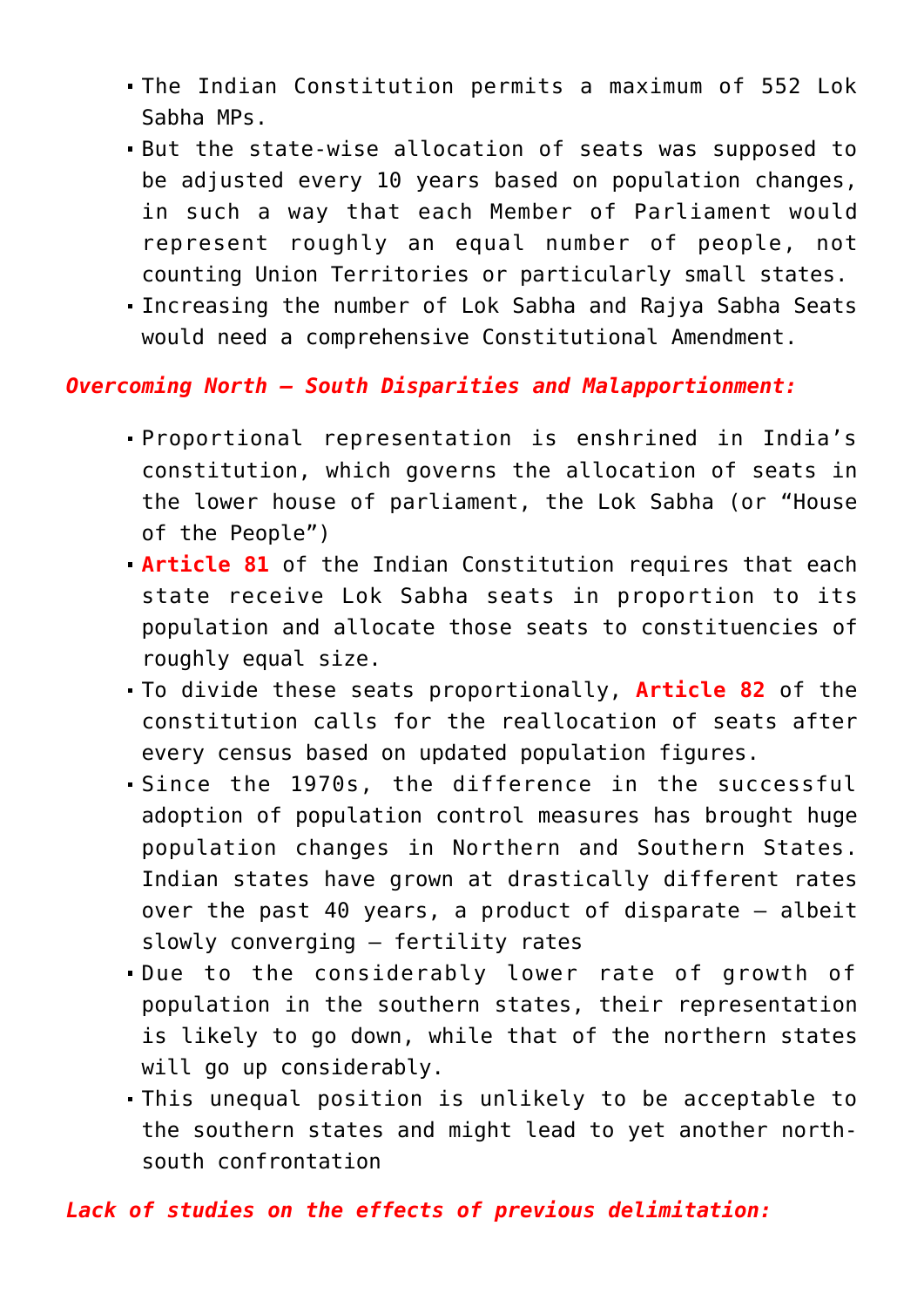- No study of the actual delimitation of constituency boundaries and its effect on electoral outcome and the geography of representation in India could be carried out.
- This is due to the secrecy and non-availability of delimitation commissions' reports on the actual considerations for delimitation of constituency boundaries.
- As a new boundary can change the pattern of electoral representation in the legislature, it could lead to political distrust and bickering.

## **Suggestion: A viable size**

- Expanding the size of the house may also be more politically feasible than reapportioning the current number of seats.
- population as the sole basis for deciding representation in Parliament will have to be examined afresh and new criteria will have to be evolved.
- Many political scientists have proposed that the Lok Sabha expands just enough that the most overrepresented state does not lose any seats under reapportionment.
- An even more radical measure would involve moving toward a fixed number of seats for each state (again, like the US Senate, where every state has two senators – irrespective of population size). Transforming the upper house into a real venue for debate of states' interests could potentially soften the opposition to a reallocation of seats in the lower house.
- Irrespective of the route pursued, the debate on India's representational future should not be delayed any further.

**Mould your thought:** Discuss the various facets of representational crisis in Indian Parliament? Suggest solutions to overcome them.